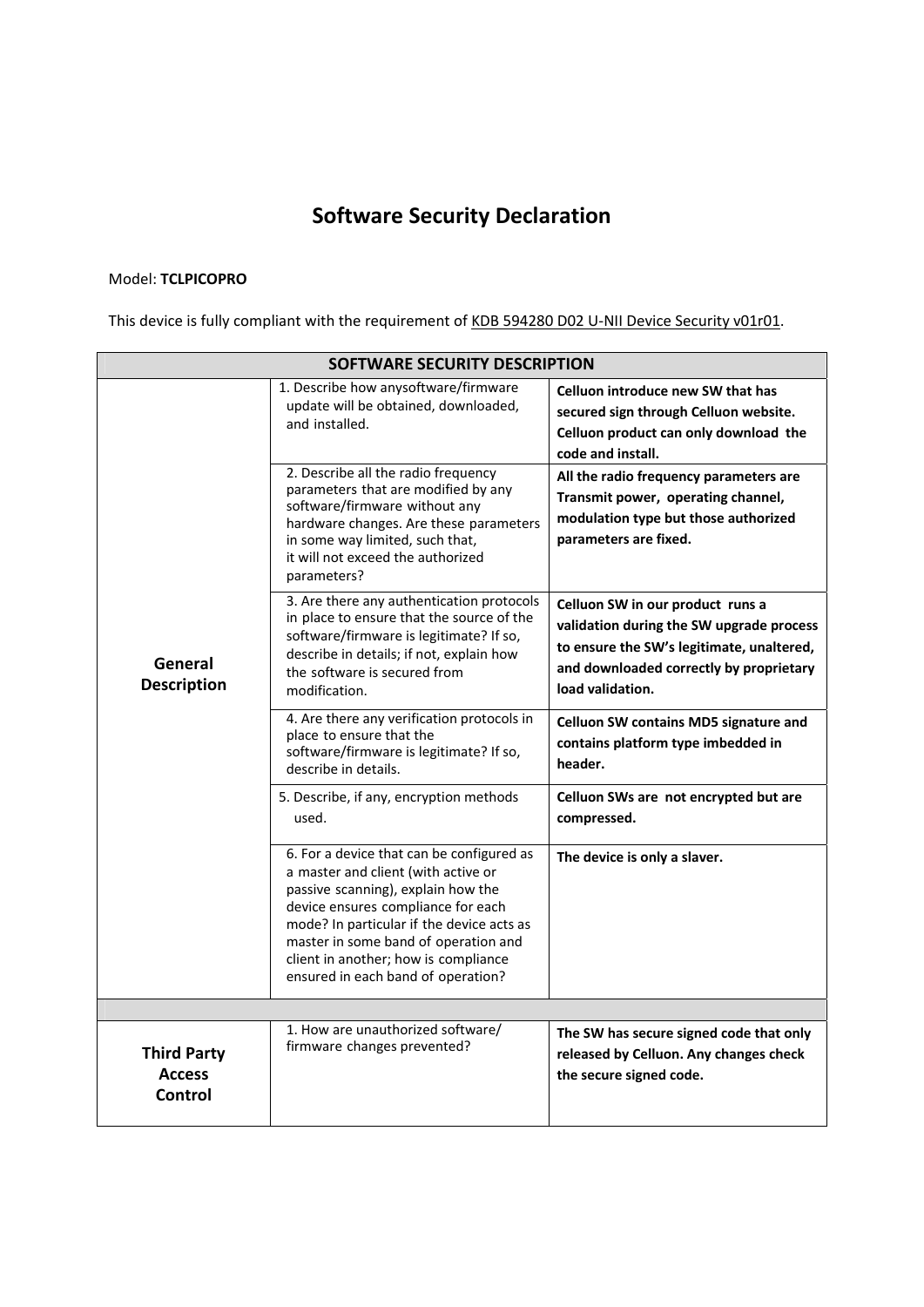| SOFTWARE SECURITY DESCRIPTION                         |                                                                                                                                                                                                                                                                        |                                                                                                                                                |  |  |
|-------------------------------------------------------|------------------------------------------------------------------------------------------------------------------------------------------------------------------------------------------------------------------------------------------------------------------------|------------------------------------------------------------------------------------------------------------------------------------------------|--|--|
| <b>Third Party</b><br><b>Access</b><br><b>Control</b> | 2. Is it possible for third parties to load<br>device drivers that could modify the RF<br>parameters, country of operation or<br>other parameters which impact device<br>compliance? If so, describe procedures<br>to ensure that only approved drivers are<br>loaded. | No, the products are not allow any<br>changes by any user. It is a proprietary<br>system. The memory maps, SW<br>algorithms are not published. |  |  |
|                                                       | 3. Explain if any third parties have the<br>capability to operate a US sold device on<br>any other regulatory domain,<br>frequencies, or in any manner that is in<br>violation of the certification                                                                    | This is locked into the manufacturing<br>data and cannot be changed.                                                                           |  |  |
|                                                       | 4. What prevents third parties from<br>loading non-US versions of the<br>software/firmware on the device?                                                                                                                                                              | The configuration for US is located in<br>secure area, so cannot be changed any<br>loadings non-US versions of SW/<br>firmware.                |  |  |
|                                                       | 5. For modular devices, describe how<br>authentication is achieved when used<br>with different hosts.                                                                                                                                                                  | This is not a modular device.                                                                                                                  |  |  |
|                                                       |                                                                                                                                                                                                                                                                        |                                                                                                                                                |  |  |
| <b>User</b><br>Configuration<br>Guide                 | 1. To whom is the UI accessible?<br>(Professional installer, end user, other.)                                                                                                                                                                                         | The UI is not accessible except Celluon.                                                                                                       |  |  |
|                                                       | a) What parameters are viewable to<br>the professional installer/end-user?                                                                                                                                                                                             | All parameters are hidden.                                                                                                                     |  |  |
|                                                       | b) What parameters are accessible or<br>modifiable to the professional installer?                                                                                                                                                                                      | Not support parameters access and<br>modify.                                                                                                   |  |  |
|                                                       | i) Are the parameters in some way<br>limited, so that the installers will not<br>enter parameters that exceed those<br>authorized?                                                                                                                                     | Not support parameters access and<br>modify.                                                                                                   |  |  |
|                                                       | ii) What controls exist that the user<br>cannot operate the device outside its<br>authorization in the U.S.?                                                                                                                                                           | The radios are configured at<br>manufacturing to be US only and the<br>configuration cannot be changed by any<br>SW update for the product.    |  |  |
|                                                       | c) What configuration options are<br>available to the end-user?                                                                                                                                                                                                        | Not support any configuration option.                                                                                                          |  |  |
|                                                       | i) Are the parameters in some way<br>limited, so that the installers will not<br>enter parameters that exceed those<br>authorized?                                                                                                                                     | Not support parameters access and<br>modify.                                                                                                   |  |  |
|                                                       | ii) What controls exist that the user<br>cannot operate the device outside its<br>authorization in the U.S.?                                                                                                                                                           | The radios are configured at<br>manufacturing to be US only and the<br>configuration cannot be changed by any<br>SW update for the product.    |  |  |
|                                                       | d) Is the country code factory set? Can<br>it be changed in the UI?                                                                                                                                                                                                    | Yes, the country code is factory set.<br>It does not support the UI menu.                                                                      |  |  |